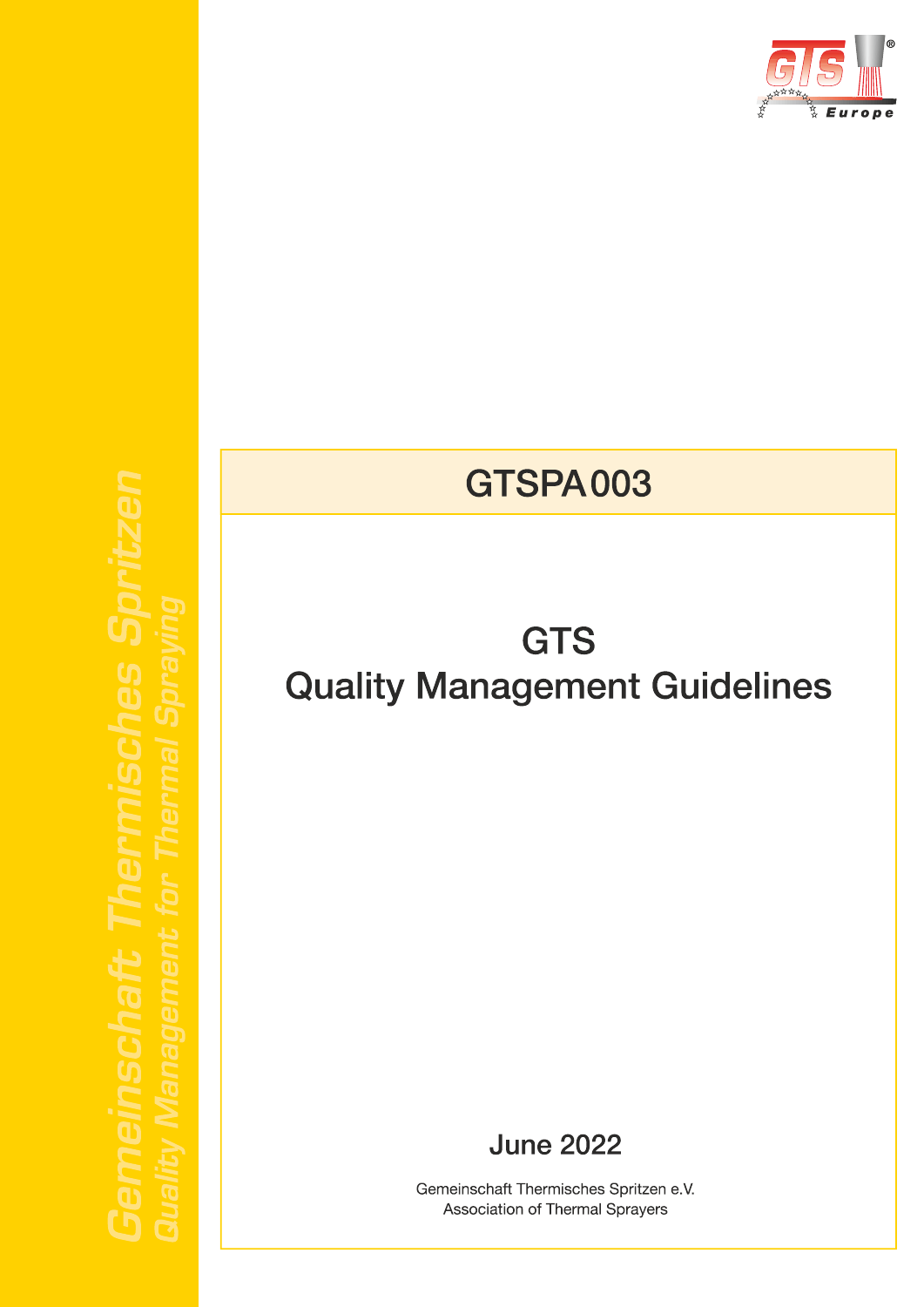#### **GTS Quality Management Guidelines GTSPA003**

Status: June 2022 Print date: June 2022

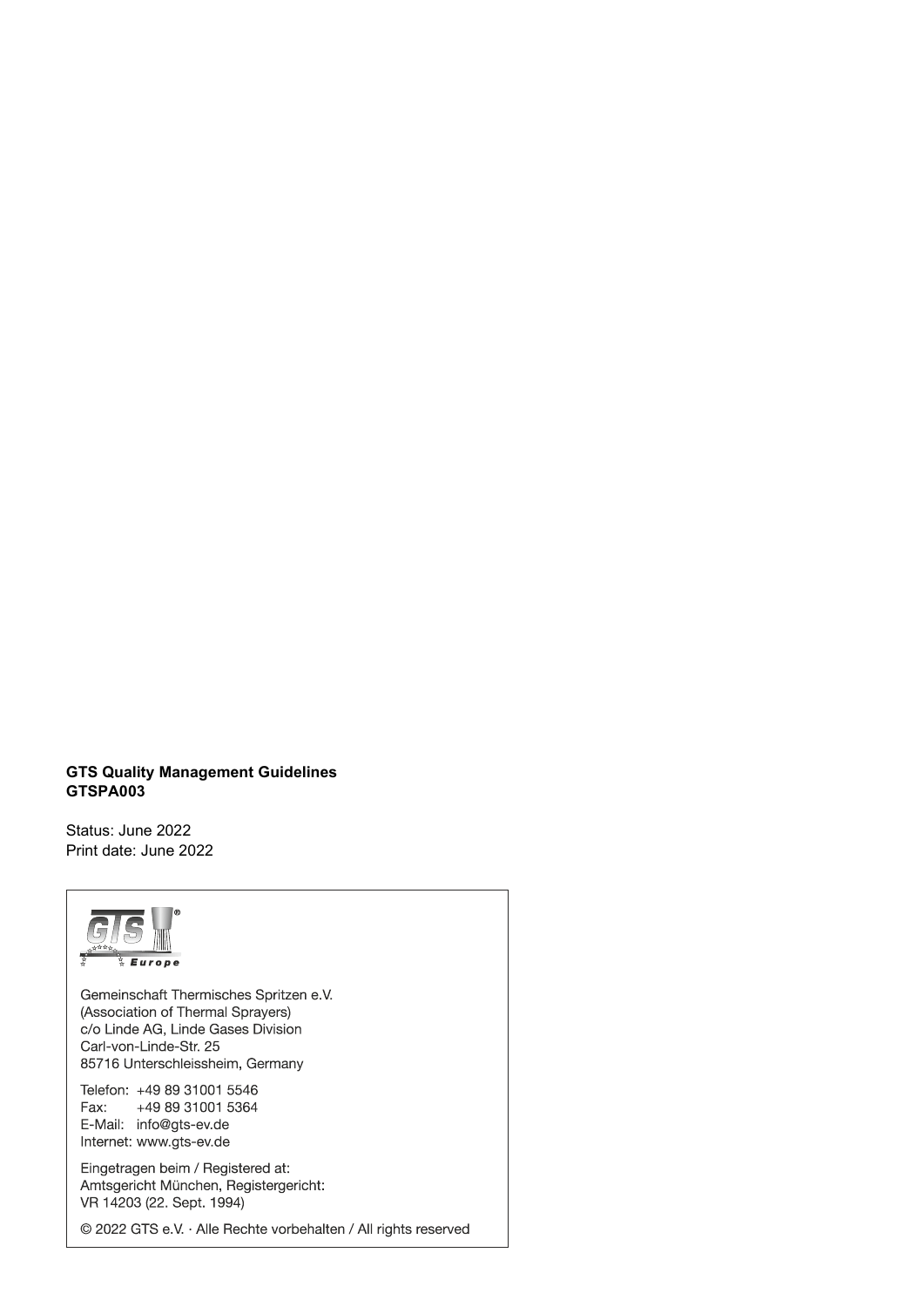

#### **REMARK ON THE UPDATED EDITIONS FROM SEPTEMBER 2018 ONWARDS**

#### **GTSPA003\_1809 (September 2018)**

After thorough examination of the GTS papers concerning GTS inspection and certification of GTS member companies, the GTS Quality Committee took the decision to merge the GTS papers

> GTSPA002 GTS Certificate Guideline, GTSPA003 GTS Quality Management Guidelines and GTSPA013 GTS QM Company Inspection

into the one document **GTSPA003 GTS Quality Management Guidelines**. The essential elements in the papers GTSPA002 and GTSPA013 were incorporated into GTSPA003 and updated.

The previous papers

 GTSPA002 GTS Certificate Guideline, GTSPA013 GTS QM Company Inspection

lose their validity and are no longer part of the GTS papers file ("Yellow File"). Please remove these papers from the file.

The amendments were decided at the GTS Annual General Meeting in Vienna on 14 September 2018.

#### **GTSPA003\_2110 (October 2021)**

The GTS Quality Management Guideline was reviewed again by the GTS Quality Committee in 2020/21 and adapted to the current legal situation. In particular, redundancies were eliminated and the GTS rules and regulations were concretised, simplified and formulated in a legally secure manner.

The GTS requirements in the areas of quality, environmental protection, occupational health and safety and energy management, together with GTSPA024 – Requirements for GTS Certification (formerly: Checklist for GTS Certification) – which has also been updated, provide GTS members with the advantage of simultaneously obtaining proof of certification in accordance with the applicable ISO standards for quality assurance in thermal spraying.

The amendments were decided at the GTS Annual General Meeting in Kamp-Lintfort, Germany, on 1 October 2021.

Unterschleissheim / Germany, 1 October 2021

| Title:<br>Paper no. | <b>GTS</b><br>GTSPA003<br>Guidelines<br>Quality Management | -ıle | חתכז<br>Jbi<br>HN.docx<br>~~<br>--<br>--- |
|---------------------|------------------------------------------------------------|------|-------------------------------------------|
| Status:             | תפחפל.<br>า⊂<br>----                                       |      | $\sim$ TC<br>e. V                         |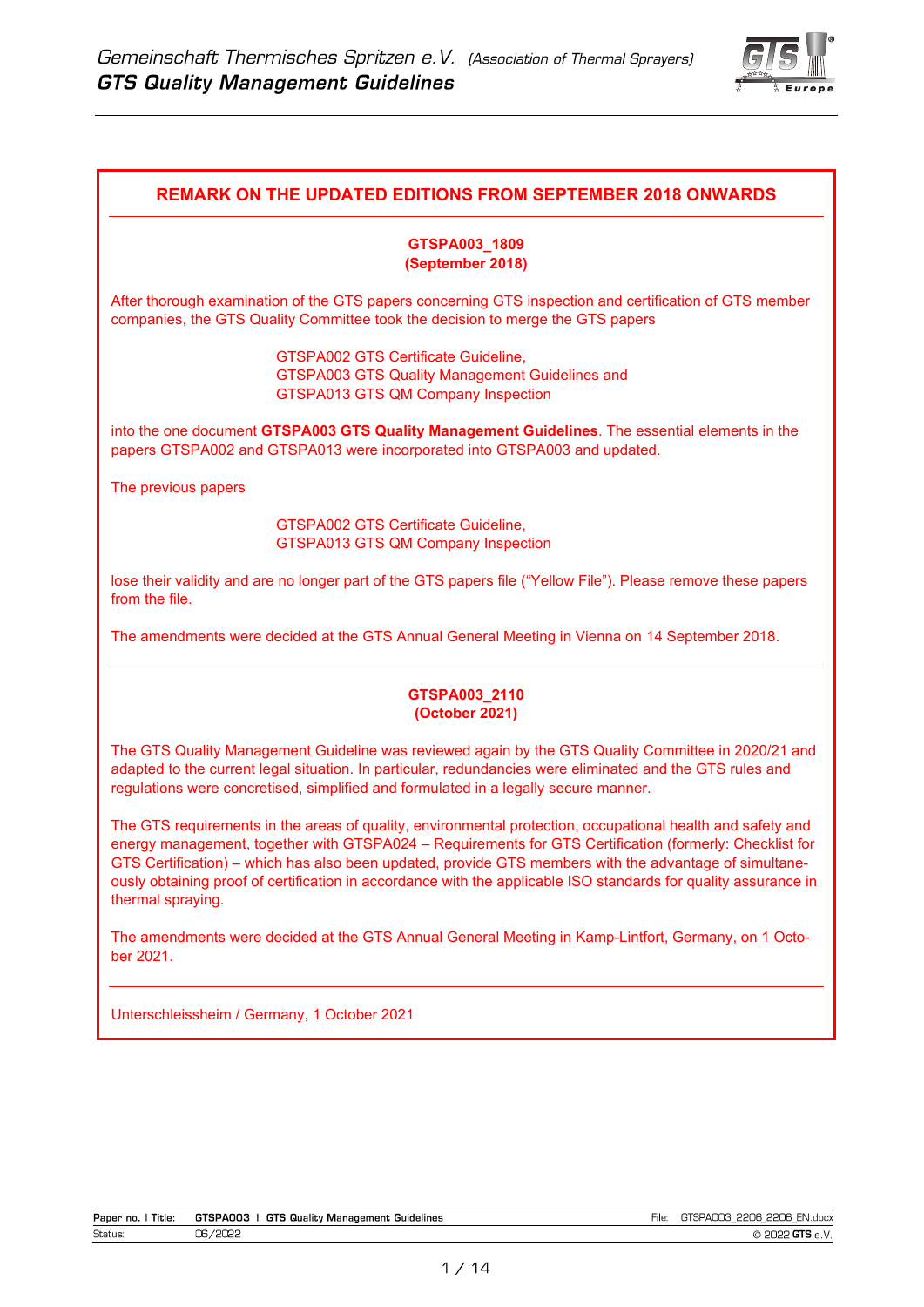

# **Contents**

| 1 |                                                                                                   |  |
|---|---------------------------------------------------------------------------------------------------|--|
| 2 |                                                                                                   |  |
| 3 |                                                                                                   |  |
| 4 | Prerequisites and measures taken to assure quality in a GTS member-company  3                     |  |
| 5 |                                                                                                   |  |
|   | 5.1                                                                                               |  |
|   | 5.2                                                                                               |  |
|   |                                                                                                   |  |
|   |                                                                                                   |  |
|   | 5.3                                                                                               |  |
|   |                                                                                                   |  |
|   |                                                                                                   |  |
|   |                                                                                                   |  |
|   | 5.3.4 Has a certification of quality, environmental, occupational health and safety and/or energy |  |
|   | 5.4                                                                                               |  |
|   |                                                                                                   |  |
|   |                                                                                                   |  |
|   |                                                                                                   |  |
|   |                                                                                                   |  |
|   |                                                                                                   |  |
|   |                                                                                                   |  |
|   |                                                                                                   |  |
|   | 5.5                                                                                               |  |
|   |                                                                                                   |  |
|   |                                                                                                   |  |
|   | 5.6                                                                                               |  |
|   |                                                                                                   |  |
|   |                                                                                                   |  |
|   |                                                                                                   |  |
|   |                                                                                                   |  |
|   | 5.7                                                                                               |  |
|   | 5.7.1 Criteria for the implementation of the GTS product or coating inspection  14                |  |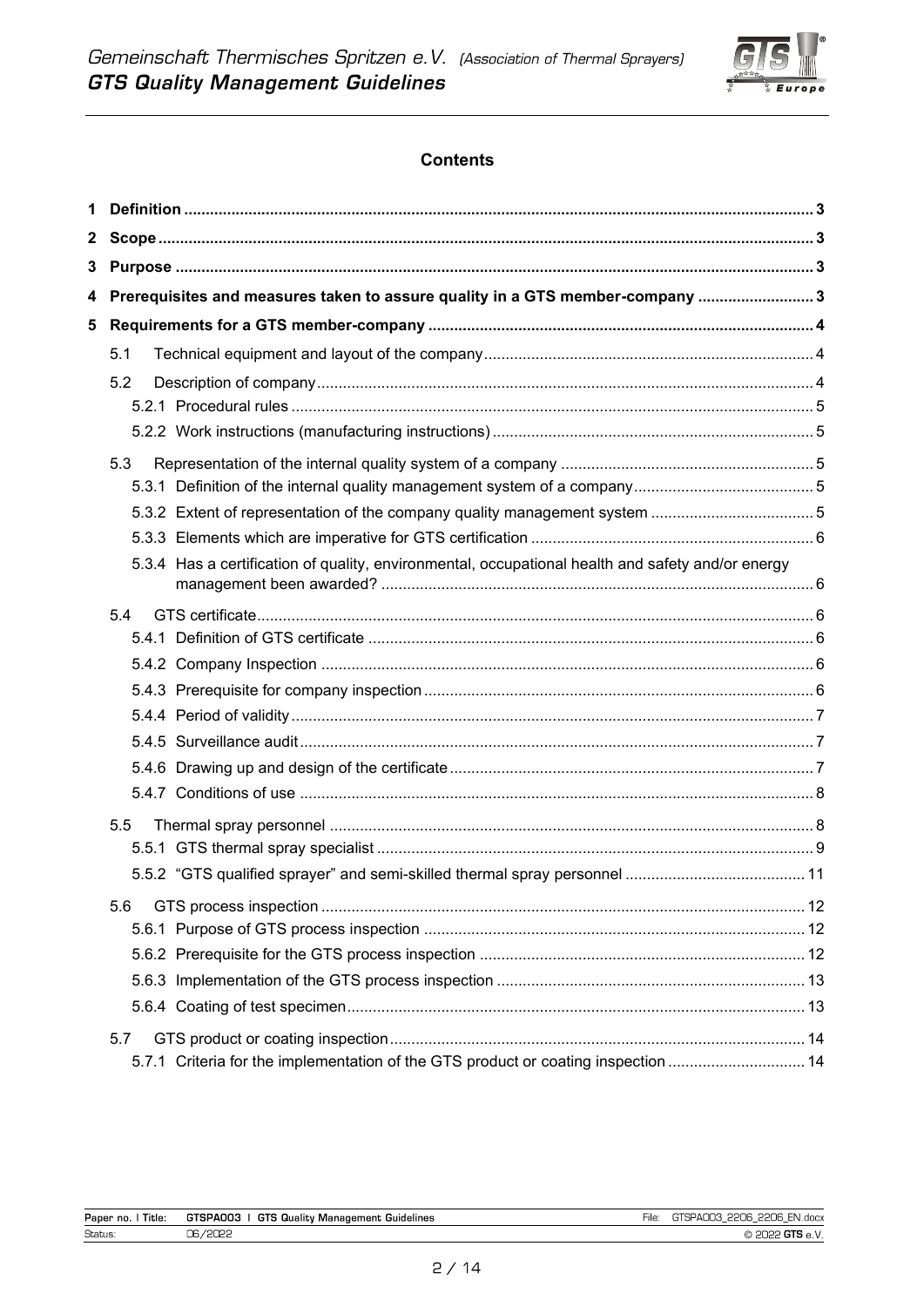

# **1 Definition**

In all the statutes and rules of Gemeinschaft Thermisches Spritzen e.V. (GTS / Association of Thermal Sprayers) a three-stage terminology for instructions and conditions is applied, and is defined as follows:

- **Guidelines** are rulings and binding performance targets for GTS members
- **Rules and regulations** are in written form prescribing how members should proceed in order to fulfil the guidelines
- **Instructions** are the individual measures of a member for its personnel in order to fulfil the rules and regulations.

# **2 Scope**

- The topics quality management system, environment, occupational health and safety and energy management are summarized under the terms "GTS QM System", "GTS QM Guideline" and "QM Manual".
- This GTS quality guideline describes the GTS quality requirements for the thermal spraying<sup>1</sup> of components/products in a certified GTS member-company.
- The GTS quality guideline can be partially/proportionally replaced if this is required by EG guidelines, EN standards or due to changes to the GTS quality guideline.

# **3 Purpose**

This guideline provides the foundation for a uniform test system. The aim hereof is to confirm, in the form of the GTS-certificate, that the GTS member-company carries out thermal spraying correctly.

## **4 Prerequisites and measures taken to assure quality in a GTS member-company**

The GTS member-company must have at its disposal suitable technical equipment and qualified personnel. An internal GTS quality system is a prerequisite.

Each member-company must prove which manufacturing areas carry out the required work (GTS application form GTSPA004). Compliance with the GTS quality requirements laid down in this GTS quality guideline must also be proved. For companies with a single GTS membership, the individual businesses (factories or manufacturing plants with separate locations) are inspected and certified separately.

Such a company inspection involves the examination and evaluation of the prerequisites for processes and personnel, and the fulfilment of GTS quality requirements according to this GTS quality guideline.

Proof of suitability for carrying out thermal spraying as a GTS member-company is effected by means of a company inspection/certification by an independent inspection authority appointed.

If a GTS member-company applies for the GTS product inspection at the same time (or subsequently), it can have its thermally sprayed products certified in compliance with assessment criteria agreed on prior to inspection, in line with the currently valid standard.

<sup>1</sup> *Plasma transferred arc welding (PTA) has also been included in the range of thermal spray processes. All terms and GTS guidelines for thermal spray processes are correspondingly valid for PTA processes.*

| Paper no.<br>l itle: | GTSPA003<br>Guidelines<br><b>GTS</b><br>`` Manadement .<br>. Qualitv ' | $- \cdot$<br>-ile. | ገ206 EN.docx<br><b>PPOR</b><br>–⊔/\'<br>. ra<br>$-$<br>$-$<br>$\sim$ |
|----------------------|------------------------------------------------------------------------|--------------------|----------------------------------------------------------------------|
| Status:              | /2022<br>----                                                          |                    |                                                                      |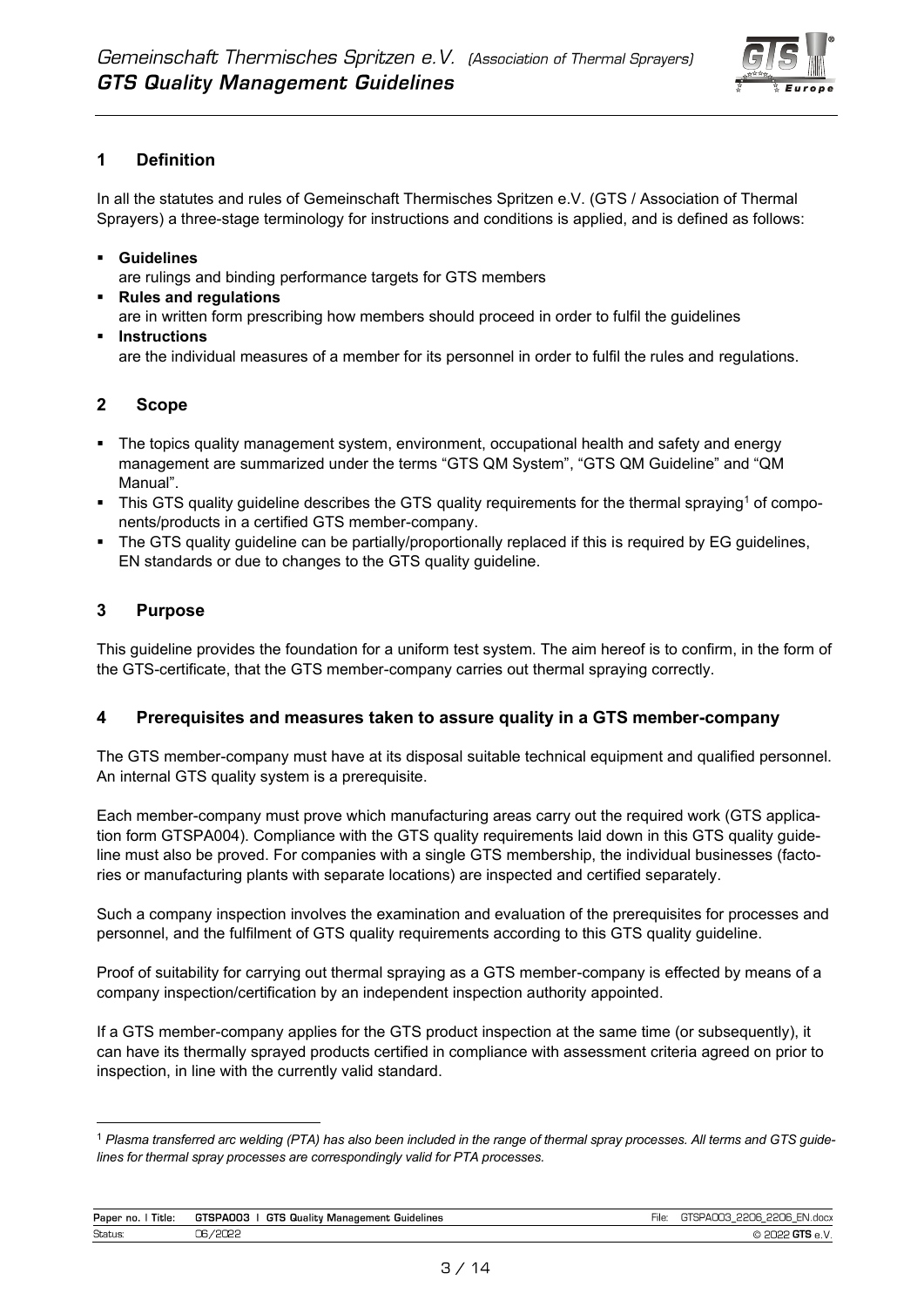

The GTS Executive Board determines the institution(s) or laboratory (-ies) authorized to conduct the inspection in accordance with DIN EN ISO 17025 and then arranges the corresponding inspection on the premises and in the name of the GTS company-member. The certification costs incurred for the acquisition of the GTS certificate are carried by the member-company being inspected.

## **5 Requirements for a GTS member-company**

## **5.1 Technical equipment and layout of the company**

GTS member-companies must have at their disposal suitable facilities and systems in order to carry out thermal spray work uniformly and in line with quality requirements. As a rule the following items should be included in these facilities and systems according to the production capacity:

- Workshops, as a rule working or assembly areas with roof
- Warehouse for correct storage of the components to be coated, of the spray materials and of auxiliary materials for thermal spraying
- Drying facilities for materials in powder form, as required
- **Equipment and machines for the pre-treatment and processing of components prior to thermal spraying** (degreasing facilities, blasting equipment, etc.)
- Spray equipment, including all supply, monitoring and control devices
- Handling systems (rotary tables, lathes, robotics, etc.), as required
- Exhausters, ventilation systems, dust filters, sound proofing and anti-glare protection or cabins (occupational health and safety), as required
- Facilities for the heat-treatment of components before and after thermal spraying, as required
- Facilities for cooling the components, as required
- Processing machines and equipment for the post-treatment of sprayed surfaces, such as grinding, turning, brushing, drum-polishing, etc.), as required
- **EXECT** Test facilities and test equipment to test the thermally sprayed coatings, as required
- Test facilities and test equipment to test materials, as required

If external facilities are used, corresponding proof must be furnished.

# **5.2 Description of company**

The company description of a GTS member-company is carried out in the GTS application form (GTSPA004) for the attainment of the GTS certificate. This company description need only be re-written or revised if significant changes occur, e.g. if the "GTS thermal spray specialist" responsible is replaced.

The GTS application form must bear the signature of an authorized signatory and must be affixed with the company stamp. This document is then binding.

A complete company description, which is necessary for the attainment of the GTS certificate via a company inspection, includes the prevailing procedural rules and work instructions. However, neither are yet relevant at the time of application and both must first be presented to the inspection authority responsible for the GTS certificate inspection. Further relevant information is provided in the GTS application for Inspection (GTSPA004).

| Title:<br>Paper no. | GTSPA003<br>. .<br><b>GTS</b><br>Guidelines<br>Quality<br>' Manadement | $-$<br>٦le | EN.docx<br>0000<br>$\sim$<br>$\sim$<br>2206<br>5 PAUL<br>--<br>--<br>$-$<br>$\equiv$ |
|---------------------|------------------------------------------------------------------------|------------|--------------------------------------------------------------------------------------|
| Status:             | 1000<br>$\sim$<br>໋<br>2022.<br>ں۔                                     |            | $\sim$<br>. .                                                                        |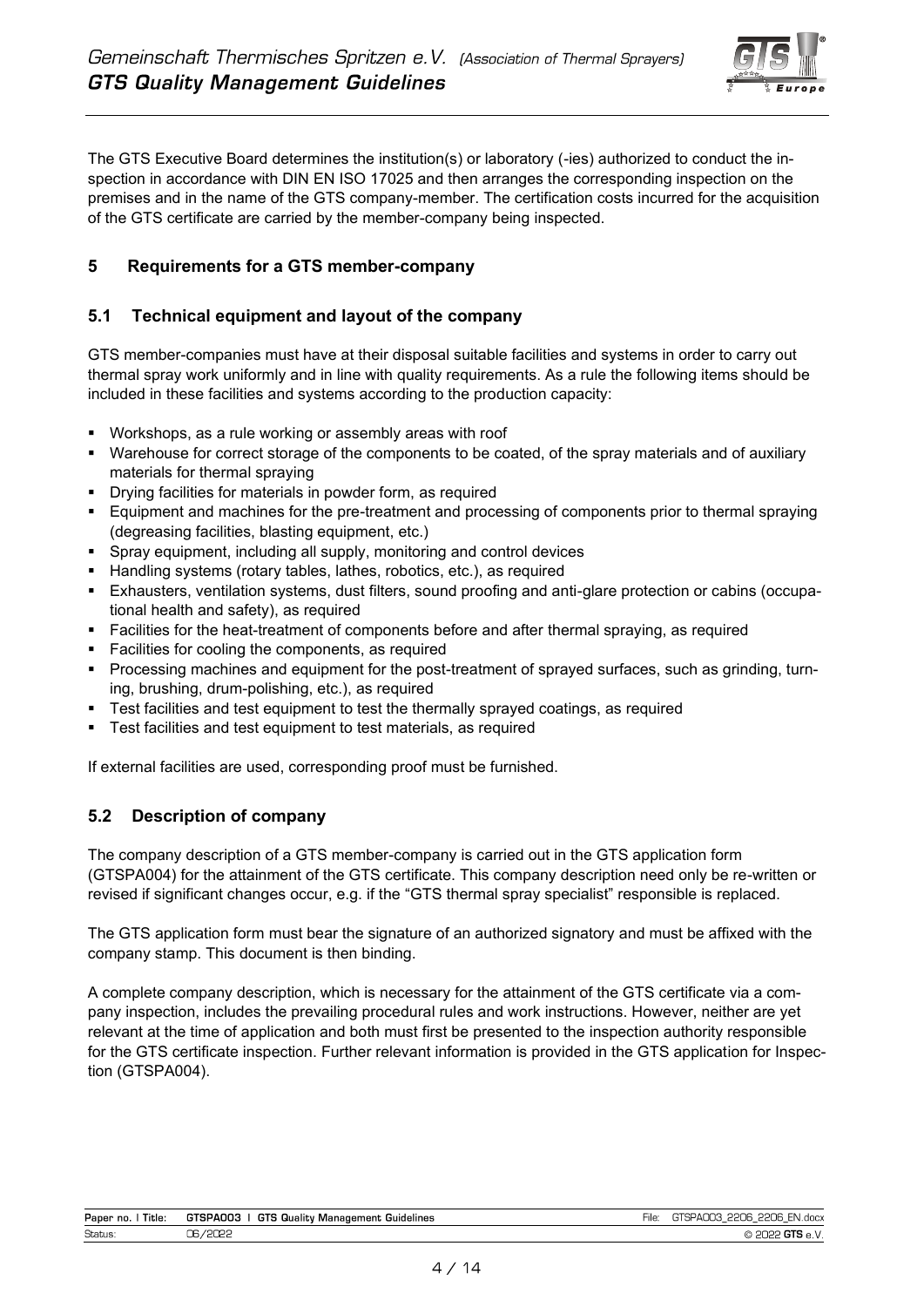

# **5.2.1 Procedural rules**

Measures taken in a company to assure the quality of thermal spray work, including surface treatment, must be presented in procedural rules. The procedural rules are part of the company's GTS QM system. The procedural rules describe in detail the order of procedures:

<span id="page-6-0"></span>**Who** must do **which** tasks and **when** within the organisational structure?

## **5.2.2 Work instructions (manufacturing instructions)**

Job instructions control the tasks and working steps of the "qualified sprayer" in his field of activity. The required determinants are specified below in order to ensure the repeatability of thermal spray processes.

These include for example:

- Pre-treatment
- Systems engineering
- Spray technology
- Possible post-treatment
- Measurement technology etc.

## **5.3 Representation of the internal quality system of a company**

A basic requirement for the admission of a GTS member-company to the company inspection is the proof of a representable GTS quality management system (GTS QM system). The proof is effected by presenting to the accredited inspection authority a quality management manual (QM manual) in which the company's QM system is correctly described. In contrast to the certification inspections according to the general regulations for quality, environmental protection, occupational health and safety and energy management, a detailed inspection in limited form is conducted by the accredited inspection authority to verify the compliance of the contents of the QM manual with the procedures in the company.

#### **5.3.1 Definition of the internal quality management system of a company**

The GTS QM system is a closed system of organisationally and functionally prescribed procedural rules and job instructions based upon them, which secure the faultless and reproducible production of "thermal spray products" in its single parts and in its entirety, i.e. from receipt of order to delivery and, if necessary, through to service.

#### **5.3.2 Extent of representation of the company quality management system**

The QM manual represents the GTS QM system of a GTS member-company. A process-oriented approach based on current operational processes (e.g. management processes, auxiliary processes and core processes) is recommended. The amalgamation of all the identified processes is typically effected by means of a process map which presents the process sequences in graphical form.

| Paper no.<br>Title: | GTSPA003<br><b>GTS</b><br>i Qualitv Management<br>Guidelines | $\sim$ | 2206<br><b>PPOR</b><br>EN.docx<br>ו∧∟∹<br>--<br>---- |
|---------------------|--------------------------------------------------------------|--------|------------------------------------------------------|
| Status              | า⊂<br>تستا<br>----                                           |        | . .                                                  |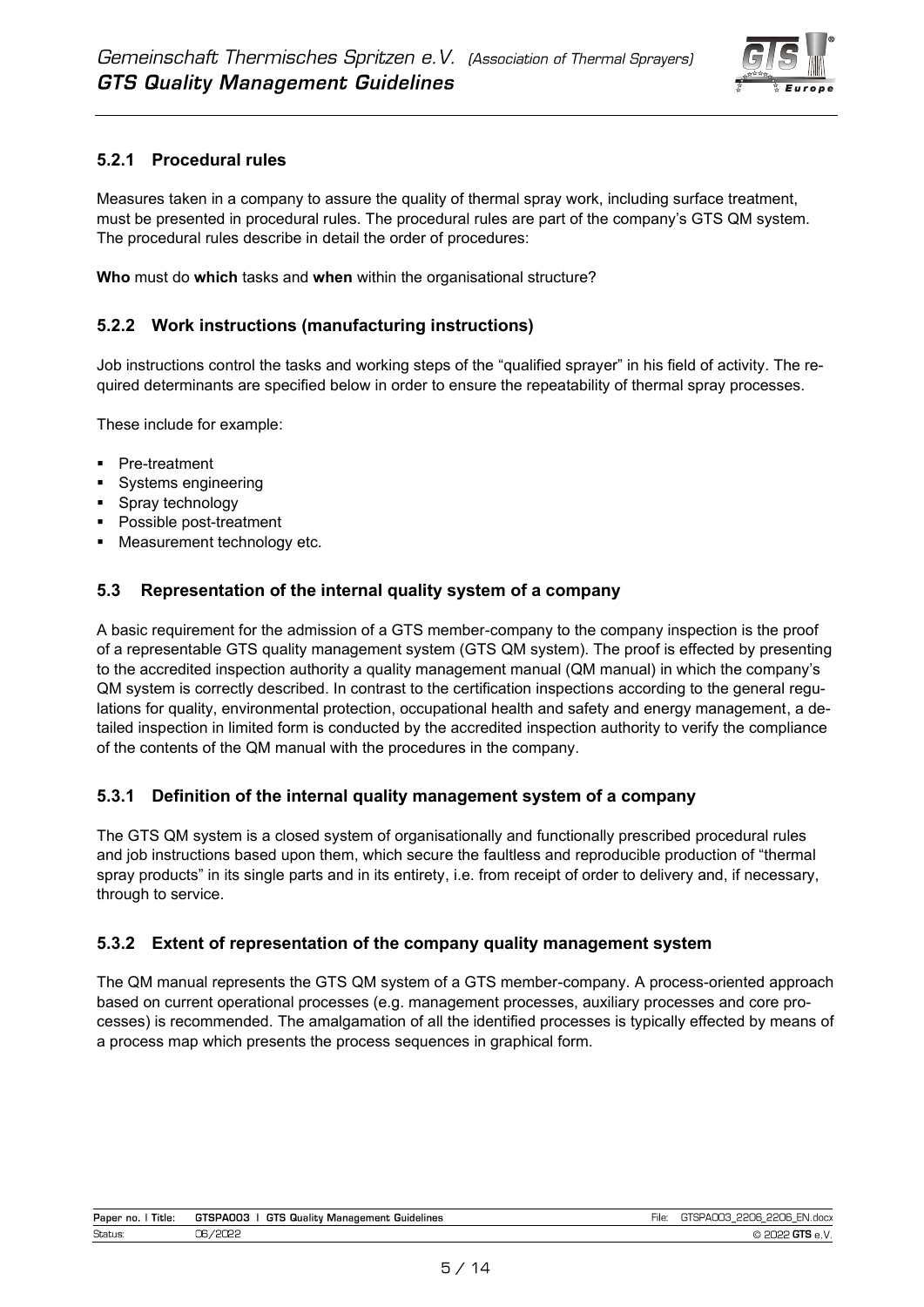

## **5.3.3 Elements which are imperative for GTS certification**

The topics of quality management, environmental protection, occupational health and safety and energy management that are mandatory for GTS certification are defined in GTSPA024 "Requirements for GTS certification". They must fulfil the requirements of the respective standards and will correspondingly undergo detailed examination.

# **5.3.4 Has a certification of quality, environmental, occupational health and safety and/or energy management been awarded?**

The regulations for quality management systems require that production processes be validated and periodically revalidated in instances where the resulting output cannot be verified by subsequent monitoring or measurement. This specification pertains to thermal spraying and must be applied accordingly.

If a GTS member has already been certified according to quality, environmental, occupational health and safety and/or energy management regulations, the QM manual is only looked into during GTS certification in order to check whether special thermal spray processes have been recorded and dealt with – e.g. references to documented procedures or work instructions in the QM manual – and to what extent help with any relevant appendices needs to be provided.

# **5.4 GTS certificate**

## **5.4.1 Definition of GTS certificate**

The award of the GTS certificate shows that the GTS member has successfully undergone an inspection according to GTS quality guidelines and thus can supply reproducible quality for the identified thermal spray processes described in the GTS certificate.

The GTS certificate is awarded by the GTS Executive Board after passing an inspection by an accredited inspection authority.

## **5.4.2 Company Inspection**

The inspection of the company always includes an inspection of persons, processes and, if necessary, products. The nature and extent of the person and process inspection are determined by this guideline. The extent of the product inspection is determined solely by the GTS member-company to be tested together with the independent inspection authority. Should changes to fundamental conditions concerning processes or persons in the field of thermal spraying occur (e.g. the resignation of the "GTS thermal spray specialist" responsible or a basic change in a procedure), the GTS Executive Board must be notified. The latter decides in each individual case whether a renewed inspection is necessary.

## **5.4.3 Prerequisite for company inspection**

The GTS member-company applies to GTS for a company inspection using the prescribed GTS Application Form (GTSPA004). The GTS Quality Committee formally examines the fulfilment of internal company, process and personnel prerequisites. On fulfilment of the prerequisites, the GTS member-company applying receives the approval for company inspection. After the appointment of an inspection authority authorized by GTS in GTSPA007, the GTS member-company commissions, via the GTS Executive Board, the inspection for the attainment of the GTS certificate by the inspection authority of its choice. The price quotation of

| . .<br>Title:<br>Paper<br>no. | <b>GTS</b><br>GTSPA005<br>Guidelines<br>- Guality 1<br>' Manadement | $- \cdot$<br>·ıle | 22NR<br>ENI<br>N.doc><br>.<br>. .<br>--<br> |
|-------------------------------|---------------------------------------------------------------------|-------------------|---------------------------------------------|
| Status:                       | $\sim$<br>$\sim$<br>=ucc<br>┘                                       |                   | .                                           |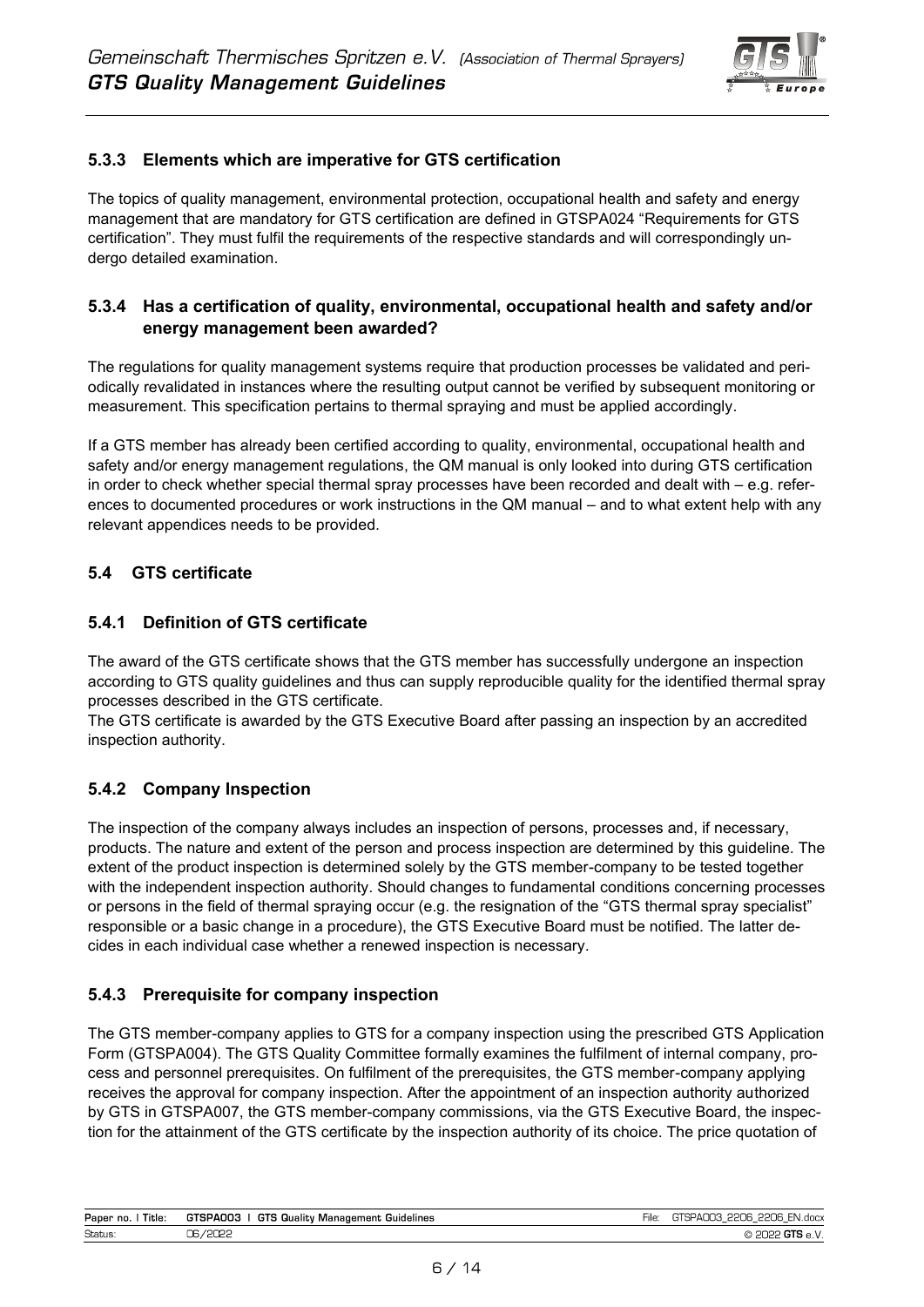

the inspection authority is made after consultation with the GTS Executive Board. All other inspection–related agreements are then made between the inspection authority and the GTS member-company itself.

# **5.4.4 Period of validity**

The period of validity of the GTS certificate is 3 years. The automatic repeat inspection is carried out in agreement with the GTS Executive Board via the independent inspection authority.

## **5.4.5 Surveillance audit**

After the initial GTS certification and after each re-certification (re-audit), the GTS member-company must carry out an annual surveillance audit whose nature and extent is laid down in the GTS Implementation Regulations (GTSPA007).

## **5.4.6 Drawing up and design of the certificate**

GTS is the bearer of the certificate with the logo:



The GTS certificate must be defined more closely by specifying the following details in the GTS certificate:

For the certified thermal spray process:

- flame spraying powder flame spraying wire flame spraying
- high velocity oxy-fuel flame spraying
- detonation spraying
- arc spraying
- plasma spraying plasma spraying in air plasma spraying in chambers
- laser spraying
- plasma transferred arc surfacing (PTA)
- cold spraying

#### and

for the certified personnel (the respective certificate is issued by the certification authority on behalf of GTS):

■ GTS thermal spray specialist (with ETSS qualification) <sup>2</sup>

*<sup>2</sup> According to the decision taken at the 19th GTS AGM 2011, the following applies: as of 01/01/2012, new members must employ at least one GTS Thermal Spray Specialist with an ETSS qualification to obtain the GTS Certificate; for existing members an interim period until 01/01/2017 applies. After the interim period, all GTS Thermal Spray Specialists should acquire the ETSS qualification.*

| Paper no.<br>Title: | l GTS Quality Management (<br>GTSPA003<br>Guidelines | $\mathbf{r}$<br>File: | GTSPA003 2206 2206 EN.docx |
|---------------------|------------------------------------------------------|-----------------------|----------------------------|
| <b>Status</b>       | .7000c                                               |                       | ם ⊃דם ט                    |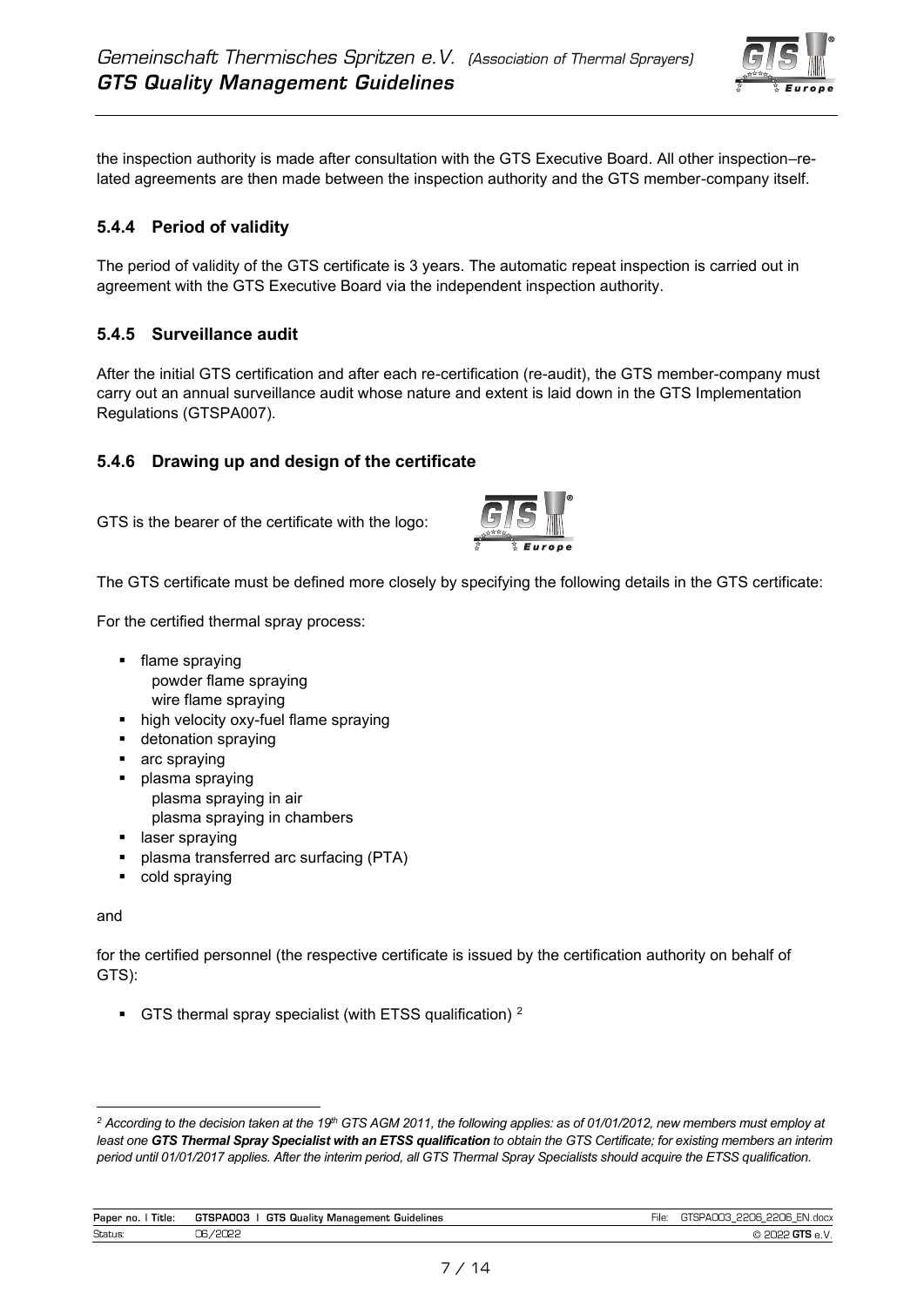

**•** GTS qualified sprayer (with ETS qualification)  $3$ 

and if necessary

the certified product and/or coating, whereby the GTS member-company to be inspected determines the nature and extent of the inspection itself.

The GTS logo is registered with the German Patent Office under the No. 2062298.

The GTS certificate is awarded in the form of a GTS document bearing the respective certificate seal along with the certificate plaque.

# **5.4.7 Conditions of use**

GTS member-companies may only use the GTS Certificate for certifies thermal spray processes which were part of the process inspection according to 5.4.2 or for certified products according to 5.7.

In general, the GTS member-company is only entitled to use the certificate stamp, the certificate plaque and the GTS certificate during the period the certificate is valid. The awarded certificate plaque and the certificate stamp remain the property of GTS.

The authorization granted to GTS members to display the GTS Certificate may not be transferred to third parties or companies.

#### **5.5 Thermal spray personnel**

GTS member-companies require for the implementation of thermal spray operations the following personnel:

- GTS thermal spray specialist (with ETSS qualification) 4
- GTS qualified sprayer (with ETS qualification) 5

*<sup>5</sup> According to the decision taken at the 19th GTS AGM 2011 and the supplementary decision taken at the 24th GTS AGM 2016, new members as of 01/01/2012 must employ at least one GTS Qualified Sprayer with an ETS qualification to obtain the GTS Certificate or successfully pass examination in accordance with ISO 14918. For existing members who employ spray staff with more than 5 years' work experience, an interim period until 01/01/2019 applies. Examination in accordance with ISO 14918 can above all be applied in countries in which no ETS courses are available.*

| Paper no.<br>l itle: | GTSPA003<br>GTS<br>Guidelines<br>Quality Management | $-1$<br>nnne<br>2206<br>EN.docx<br>SDAr<br>lle.<br>ж<br>w.<br> |
|----------------------|-----------------------------------------------------|----------------------------------------------------------------|
| Status:              | /2022<br>----                                       | . .                                                            |

*<sup>3</sup> According to the decision taken at the 19th GTS AGM 2011, the following applies: as of 01/01/2012, new members must employ at least one GTS Qualified Sprayer with an ETS qualification to obtain the GTS Certificate; for existing members an interim period until 01/01/2017 applies. After the interim period, all GTS Qualified Sprayers should acquire the ETS qualification.*

*<sup>4</sup> According to the decision taken at the 19th GTS AGM 2011 and the supplementary decision taken at the 24th GTS AGM 2016, new members as of 01/01/2012 must employ at least one GTS Thermal Spray Specialist with an ETSS qualification to obtain the GTS Certificate or successfully pass examination in accordance with ISO 12690. For existing members who employ spray staff with more than 5 years' work experience, an interim period until 01/01/2019 applies. Examination in accordance with ISO 12690 can above all be applied in countries in which no ETSS courses are available.*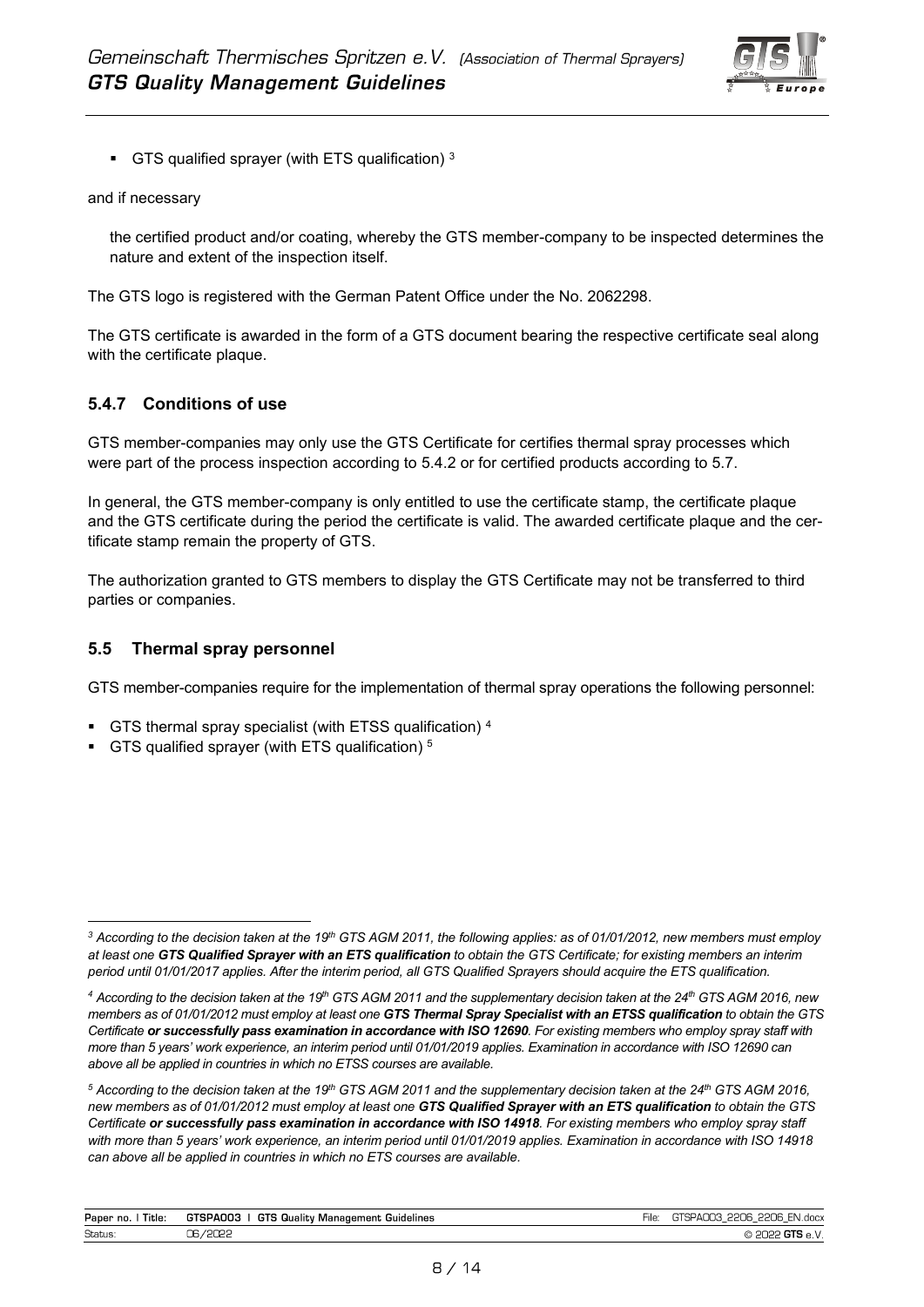<span id="page-10-0"></span>

# **5.5.1 GTS thermal spray specialist**

# **5.5.1.1 Definition of "GTS thermal spray specialist"**

Thermal spray operations require an active and responsible "GTS thermal spray specialist". This "GTS thermal spray specialist" is appointed and, on behalf of the spray company, authorized to supervise (or is responsible for the supervision of) all activities related to thermal spraying and is accountable for these within the company.

At least one of the company's GTS Thermal Spray Specialists must be qualified as an ETSS European Thermal Spray Specialist according to the EWF Guideline or according to ISO 12690 <sup>4</sup> .

## **5.5.1.2 Prerequisites**

The prerequisite for being appointed as a "GTS Thermal Spray Specialist" is a qualification as a "GTS Thermal Spray Specialist" according to this GTS guideline.

At least one of the company's GTS Thermal Spray Specialists must be qualified as an ETSS  $^6$  (European  $\,$ Thermal Spraying Specialist) according to the EWF Guideline or to ISO 12690, and at the time of application, the examination must not be older than 3 years. For existing members during an interim period, a successful examination according to this GTS guideline will suffice as the prerequisite for the "GTS Thermal Spray Specialist". By 01/01/2019, the ETSS qualification for at least one GTS Thermal Spray Specialist mustthen also be attained by these member companies  $6$ .

The "GTS thermal spray specialist" must have a written contractual agreement with the company. This must be confirmed by the signature of an authorized signatory in the GTS application form.

## **5.5.1.3 Training/examination leading to the title "GTS thermal spray specialist"**

If the prerequisites according to point 5.5.1.1 have been fulfilled and confirmed in the GTS application form, a personnel inspection/audit can be carried out as follows.

In preparation for the GTS examination leading to the title "GTS thermal spray specialist", it is possible to participate in special courses offered by GTS authorized training centres. A further possibility is a course of self-study with the help of the GTS software GTS-EXAM.

The written examination leading to the title "GTS thermal spray specialist" is carried out within the framework of the GTS company inspection. The examination comprises multiple choice questions (GTSPA014) laid down by GTS. For the "GTS Thermal Spray Specialist", the area to be examined covers the entire field of thermal spraying with particular focus on the processes to be certified. In a subsequent informal interview the expert knowledge of the "GTS thermal spray specialist" is tested. The interview questions are mainly based on current company and application-oriented subjects. Documents such as standards and regulations may be used.

*<sup>6</sup> According to the decision taken at the 19th GTS AGM 2011 and the supplementary decision taken at the 24th GTS AGM 2016, new members as of 01/01/2012 must employ at least one GTS Thermal Spray Specialist with an ETSS qualification to obtain the GTS Certificate or successfully pass examination in accordance with ISO 12690. For existing members who employ spray staff with more than 5 years' work experience, an interim period until 01/01/2019 applies. Examination in accordance with ISO 12690 can above all be applied in countries in which no ETSS courses are available.*

| Paper no.<br>l itle | GTSPA003<br><b>GTS</b><br>Guality<br>Guidelines<br>' Manadement | ---<br>ıle | חרי<br>.docx<br>- - - -<br>~~<br>--<br>۰.<br>$-$ |
|---------------------|-----------------------------------------------------------------|------------|--------------------------------------------------|
| <b>Status</b>       | ∩≘<br>--<br>---                                                 |            |                                                  |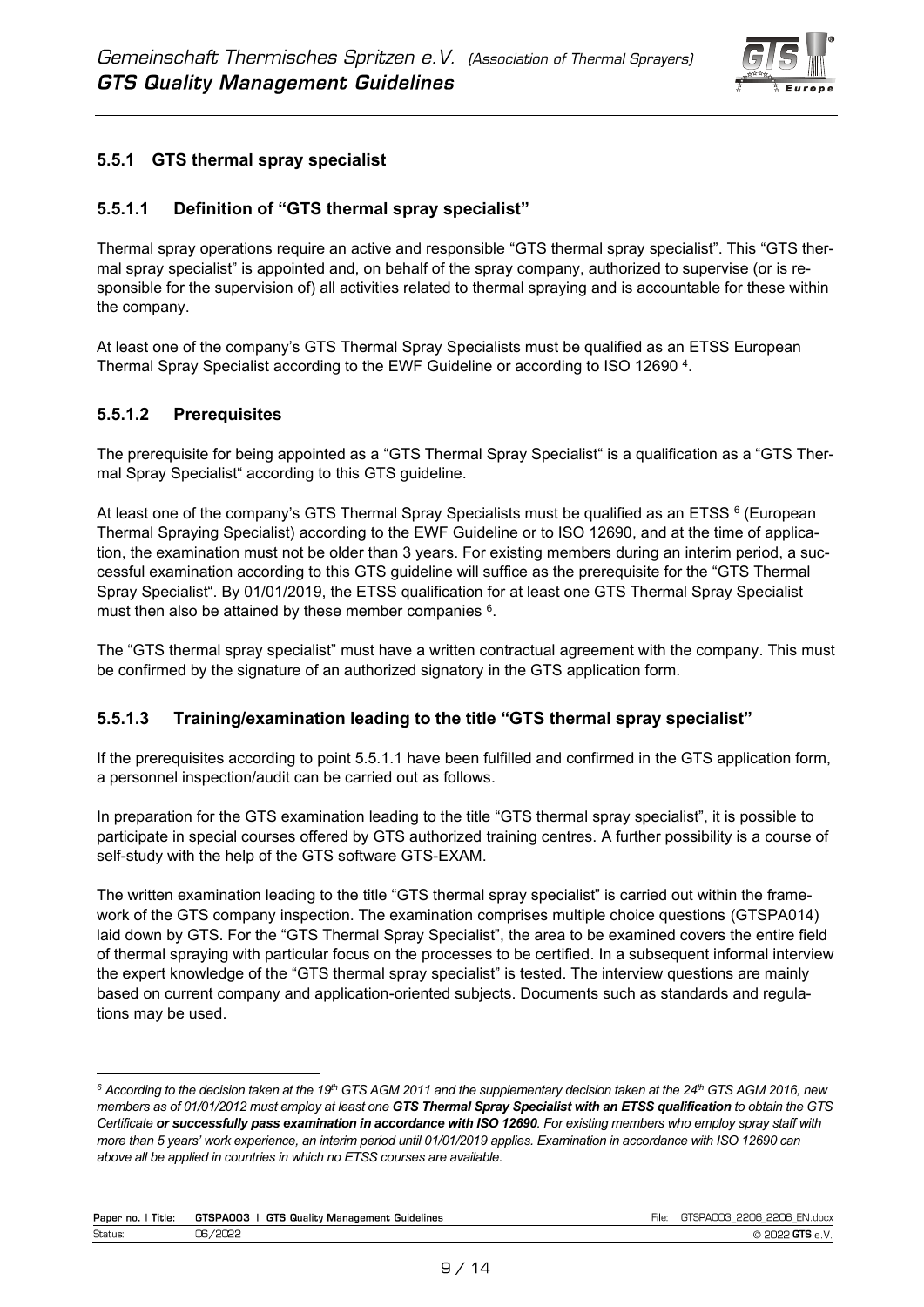

After passing the examination, the certificate

#### **GTS thermal spray specialist**

is issued by the certification authority on behalf of GTS.

Certificates are signed by the inspection authority.

## **5.5.1.4 Tasks and responsibilities of the "GTS thermal spray specialist"**

The company must have a suitable deputy for the "GTS thermal spray specialist" at its disposal (with a minimum qualification of "GTS qualified sprayer"). The "GTS thermal spray specialist" in the production industry is, from a technical point of view, responsible for the tasks listed below, whereby some of the tasks mentioned may be delegated to other specialist persons in the company.

Essential tasks/responsibilities:

- Compliance with data in production documents
- Employment of qualified sprayers or other specialists
- Monitoring of thermal spray operations
- Use of suitable materials and auxiliary materials
- Use of suitable spray equipment, systems and devices, auxiliary and preparation facilities
- Technical consultation with regard to production planning and for employees of other operating sites
- **Consultation concerning the storage of materials and auxiliary materials for thermal spraying**
- Company training and inspection of thermal spray personnel
- Provision of safety data sheets and operating instructions
- Compliance with rules for the prevention of accidents
- Defining of parameters for thermal spraying, as far as no others have been defined
- **•** Defining and monitoring of parameters especially those for mechanised thermal spray systems
- Monitoring the proper running of exhaust and ventilation systems
- Monitoring the proper running of processing facilities and equipment
- **EXEDENTIFY Instruction and supervision of thermal spray personnel**
- Handling of test and inspection equipment

| Paper no.<br><b>Title</b> | <b>GTS</b><br>GTSPA003<br>Guidelines<br>i Quality Manadement I | ∹ile | -114<br>ו∧ט⊸<br>∵ ⊢N⊾<br>N.doc><br>— —<br>.<br> |
|---------------------------|----------------------------------------------------------------|------|-------------------------------------------------|
| <b>Status</b>             | า⊂                                                             |      | .                                               |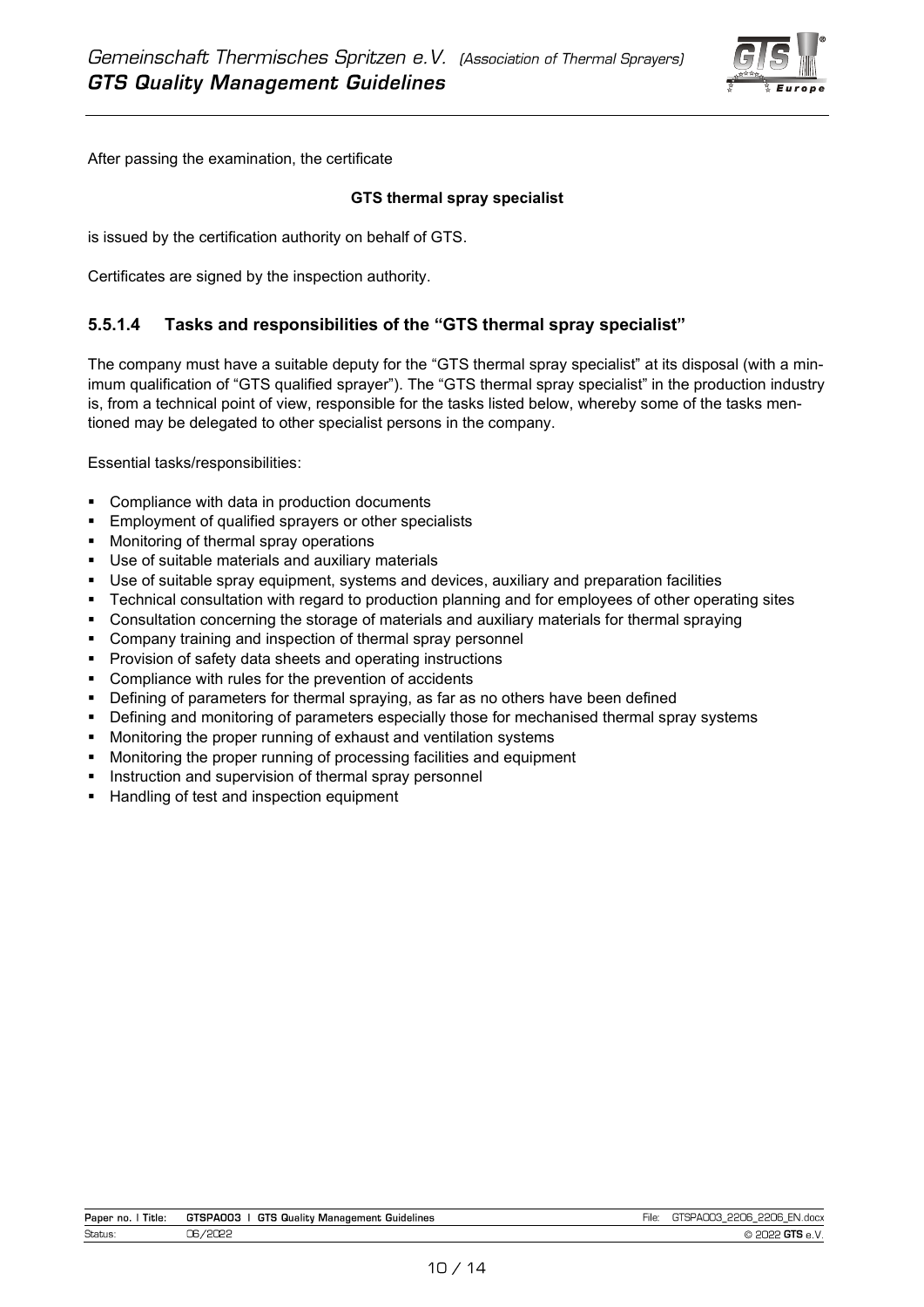

# **5.5.2 "GTS qualified sprayer" and semi-skilled thermal spray personnel**

## **5.5.2.1 Definition of "GTS qualified sprayer"**

A GTS member-company must have at its disposal at least one GTS qualified sprayer who has a valid examination certificate for at least one thermal spray process in use.

The "GTS qualified sprayer" must be trained for the respective thermal spray process for which the GTS member-company has employed him. The training can be conducted in internal or external courses. The "GTS qualified sprayer" works according to operating instructions, he must be able to carry out all work assigned to him in a professional way. He is directly subordinate to the "GTS thermal spray specialist" and can, in the latter's absence, represent him (see 5.5.1.4).

<span id="page-12-0"></span>At least one of the company's GTS Qualified Sprayers must be qualified as an ETS European Thermal Sprayer according to the EWF Guideline or according to ISO 14918. $^7$ 

# **5.5.2.2 Prerequisites**

The prerequisite for being appointed as a "GTS Qualified Sprayer" is a qualification as a "GTS Qualified Sprayer" according to GTS guidelines.

At least one of the company's GTS Qualified Sprayers must be qualified as an ETS  $^7$  $^7$  (European Thermal Sprayer) according to the EWF Guideline or to ISO 14918, and at the time of application, the examination must not be older than 3 years. For existing members during an interim period, a successful examination according to this GTS guideline will suffice as the prerequisite for the "GTS Qualified Sprayer ". By 01/01/2019, the ETS qualification for at least one GTS Qualified Sprayer must then also be attained by these member companies<sup>[7](#page-12-0)</sup>.

The "GTS qualified sprayer" must be able to furnish proof of his qualifications according to designated criteria and be permanently employed in the company. This must be confirmed and made binding by the signature of an authorized signatory in the GTS application form (GTSPA004).

## **5.5.2.3 Training/examination leading to the title "GTS qualified sprayer"**

If the prerequisites according to point 5.5.2.1 have been fulfilled and confirmed in the GTS application form, a personnel inspection/audit can be carried out as follows.

In preparation for the GTS examination leading to the title "GTS qualified sprayer" it is possible to participate in special courses offered by GTS authorized training centres. DIN EN ISO 14918 – Thermal spraying – Approval testing of thermal sprayers applies as a guideline. The examination leading to the title "GTS qualified sprayer" can be carried out within the framework of the company inspection for the attainment the GTS certificate, or first of all at a training centre or inspection authority designated by the GTS Executive Board. This comprises a practical skills test and a multiple-choice test to assess the candidate's theoretical knowledge. The examination criteria are laid down by GTS in the GTS Paper GTSPA014.

*<sup>7</sup> According to the decision taken at the 19th GTS AGM 2011 and the supplementary decision taken at the 24th GTS AGM 2016, new members as of 01/01/2012 must employ at least one GTS Qualified Sprayer with an ETS qualification to obtain the GTS Certificate or successfully pass examination in accordance with ISO 14918. For existing members who employ spray staff with more than 5 years' work experience, an interim period until 01/01/2019 applies. Examination in accordance with ISO 14918 can above all be applied in countries in which no ETS courses are available.*

| Paper no.<br>Title: | GTSPA003<br>GTS<br>, Quality Management .<br>Guidelines | ıle. | <b>PPOF</b><br>∍חרים<br>FN.docx<br><u>_</u><br>⊷<br>-<br>$-$<br>. . |
|---------------------|---------------------------------------------------------|------|---------------------------------------------------------------------|
| Status:             | าค.<br>כו וכי                                           |      |                                                                     |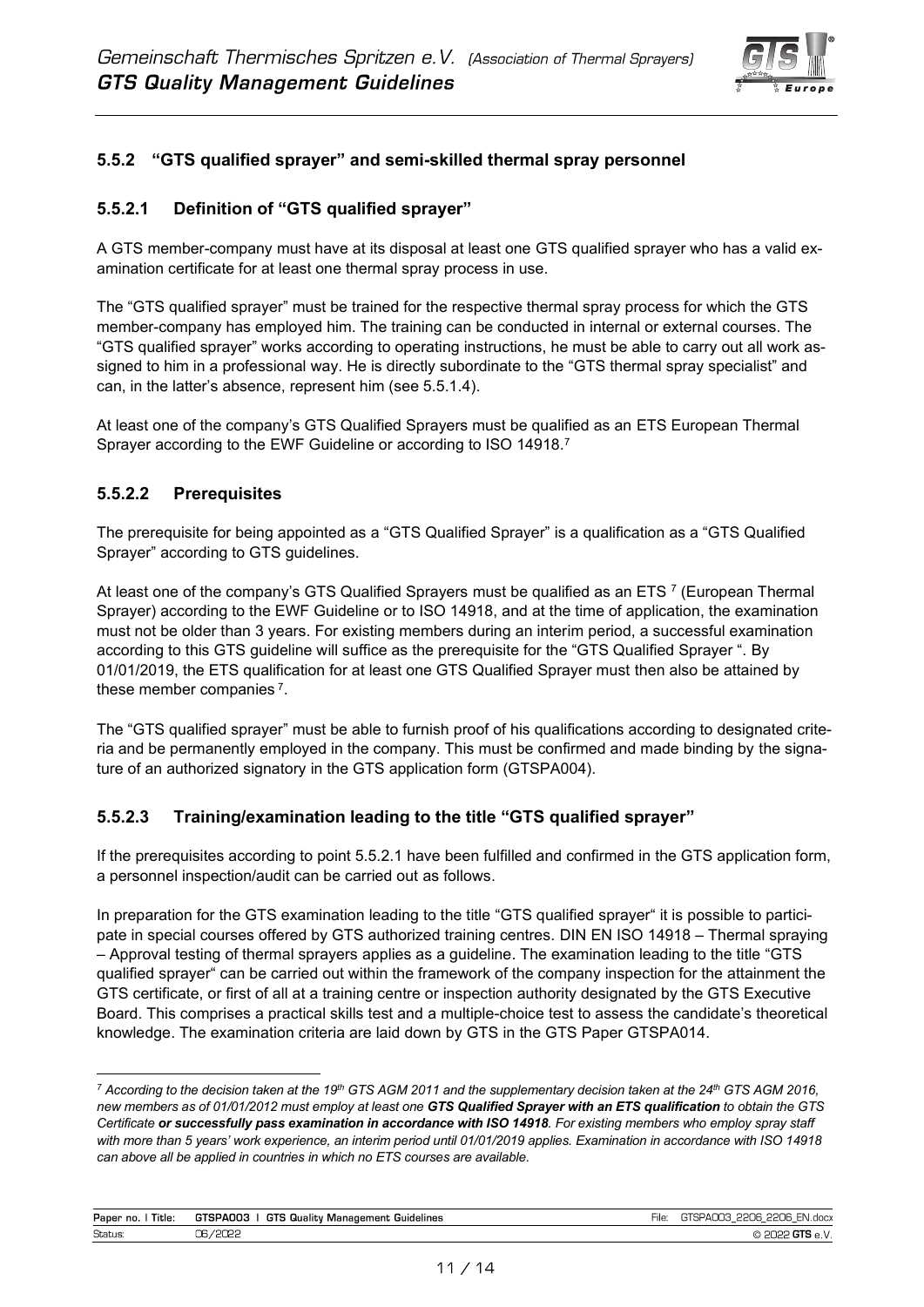

After passing the practical and theoretical examination for the respective thermal spray process, the certificate

#### **Qualified Sprayer**

Thermal Spray process […]

is issued by the certification authority on behalf of GTS.

Certificates are signed by the inspection authority.

## **5.5.2.4 Tasks and responsibilities of the "GTS qualified sprayer"**

The "GTS qualified sprayer" for thermal spraying in the production industry basically has the following tasks/responsibilities.

- Execution of thermal spray operations in accordance with data in production documents
- Use of suitable spray equipment, systems and devices, auxiliary and preparation facilities
- **EXTERN** Handling of materials and auxiliary materials for thermal spraying
- Compliance with rules for the prevention of accidents
- Compliance with thermal spray parameters
- Monitoring of smooth running of ventilation systems

## **5.6 GTS process inspection**

for the thermal spray process to be certified:

- flame spraying
	- powder flame spraying
	- wire flame spraying
- high velocity oxy-fuel flame spraying
- detonation spraying
- arc spraying
- plasma spraying
	- plasma spraying in air
	- plasma spraying in chambers
- laser spraying
- plasma transferred arc surfacing (PTA)
- cold spraying

## **5.6.1 Purpose of GTS process inspection**

The purpose of the GTS process inspection is to provide proof of the quality and reproducibility of the thermal spray processes to be examined.

## **5.6.2 Prerequisite for the GTS process inspection**

A prerequisite for the process inspection at a GTS member-company is the existence of suitable equipment for the thermal spray process to be inspected and corresponding work instructions (se[e 5.2.2\)](#page-6-0).

| Paper no.<br>Title: | <b>GTS</b><br>GTSPA003<br>र Quality Management<br>Guidelines | <b>PPOR</b><br>2206 L<br>EN.docx |
|---------------------|--------------------------------------------------------------|----------------------------------|
| Status:             | zenes<br>76.                                                 |                                  |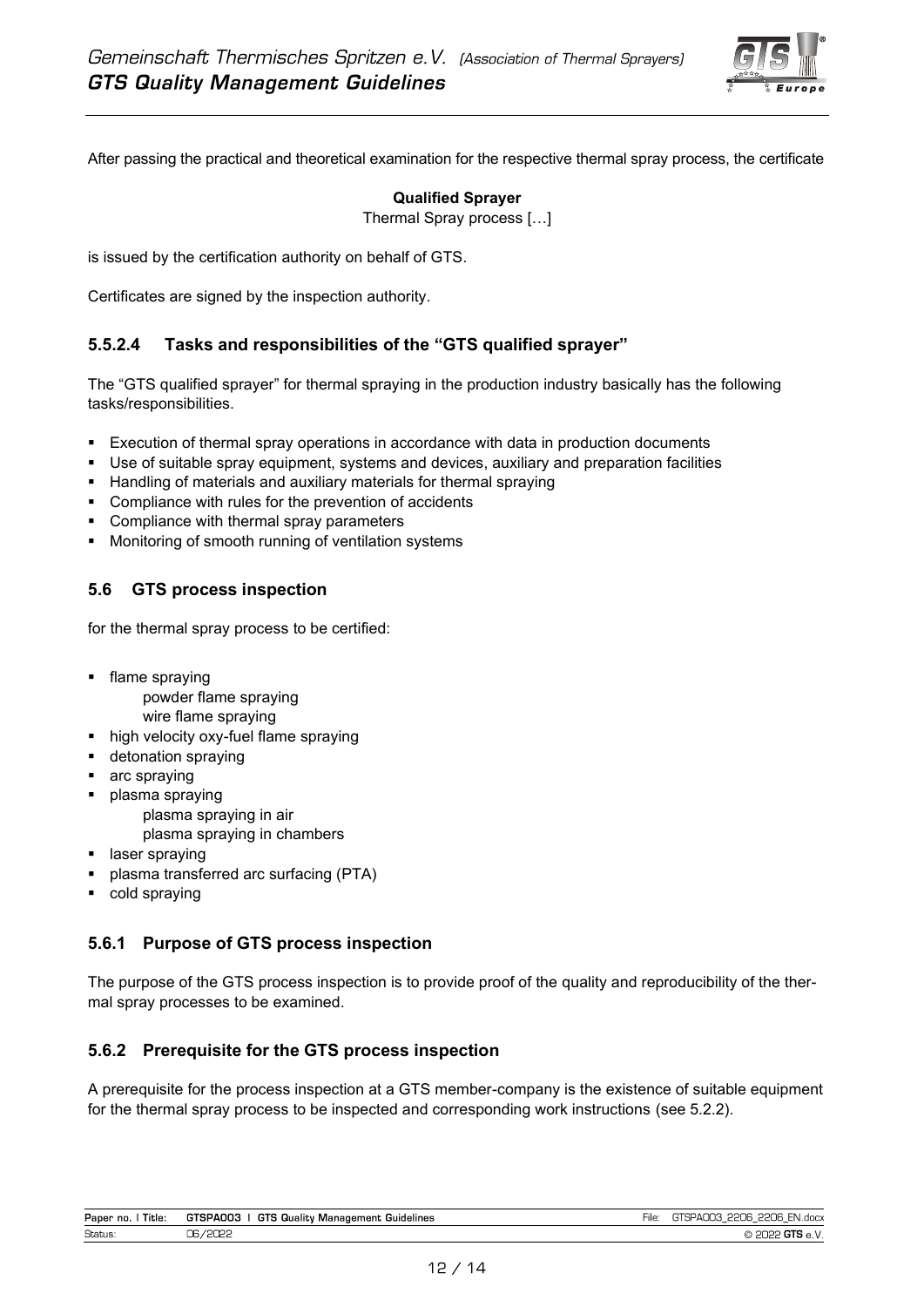

# **5.6.3 Implementation of the GTS process inspection**

The GTS process inspection is carried out within the framework of the company inspection of a GTS member-company. The basis for the GTS process inspection is the work instructions which the respective company has elaborated and tested for the designated thermal spray process. The process inspection is carried out in the presence of and under the supervision of the GTS member-company's "GTS thermal spray specialist". The thermal spray operation is to be carried out by the "qualified sprayer".

The conditions for the process inspection result from section 5.6.4. The certificate is only issued to the individual company in which the inspection was carried out. It can not be transferred to other manufacturing plants of an enterprise.

# **5.6.4 Coating of test specimen**

Within the context of the process inspection, proof must be furnished that a previously defined coating can be applied and reproduced with the spray equipment. A test specimen compliant with the drawings in GTSPA015 and respectively GTSPA016 shall be coated with a spray material specified by the job shop. The relevant work instructions shall be observed.

The coating results shall be compared with a reference specimen produced with the same spray equipment prior to the inspection. The assessment criteria include coating thickness, coating roughness, and uniformity of the coating.

The type of torch manipulation, which can be effected manually, mechanically or automatically, shall be documented in the certificate.

| While coating the test specimen, the following tasks must be successfully car-<br>ried out by the "GTS Qualified Sprayer":<br>checking the accuracy to size of the workpiece prior to coating, plus docu-<br>mentation in the QM processing record<br>correct and appropriate cleaning, if necessary<br>٠<br>masking of areas not to be coated<br>٠<br>correct and appropriate grit-blasting of the surface to be coated in accord-<br>٠<br>ance with DIN/DVS if necessary (e.g. Sa 3 according to DIN 12944 part 4).<br>correct and appropriate preparation of the spray materials<br>correct and appropriate preparation and adjustment of the coating equipment<br>٠<br>and additional components according to in-company or external guidelines<br>/data sheets (e.g. procedure instructions).<br>• correct and appropriate coating (the relevant standards, guidelines, explana-<br>tory notes and safety regulations shall be observed) |
|-----------------------------------------------------------------------------------------------------------------------------------------------------------------------------------------------------------------------------------------------------------------------------------------------------------------------------------------------------------------------------------------------------------------------------------------------------------------------------------------------------------------------------------------------------------------------------------------------------------------------------------------------------------------------------------------------------------------------------------------------------------------------------------------------------------------------------------------------------------------------------------------------------------------------------------------------|
| Within the context of the above requirements for coating a test specimen, the in-<br>spection authority shall ask the "GTS Qualified Sprayer" additional questions on<br>work procedures.                                                                                                                                                                                                                                                                                                                                                                                                                                                                                                                                                                                                                                                                                                                                                     |
|                                                                                                                                                                                                                                                                                                                                                                                                                                                                                                                                                                                                                                                                                                                                                                                                                                                                                                                                               |

| Paper no.<br>Title: | <b>GTSPAOO3   GTS Quality Management Guidelines</b> | GTSPA003 2206 2206 EN.docx |
|---------------------|-----------------------------------------------------|----------------------------|
| Status:             | 06/2022                                             | $\circ$ 2022 GTS e.V.      |
|                     |                                                     |                            |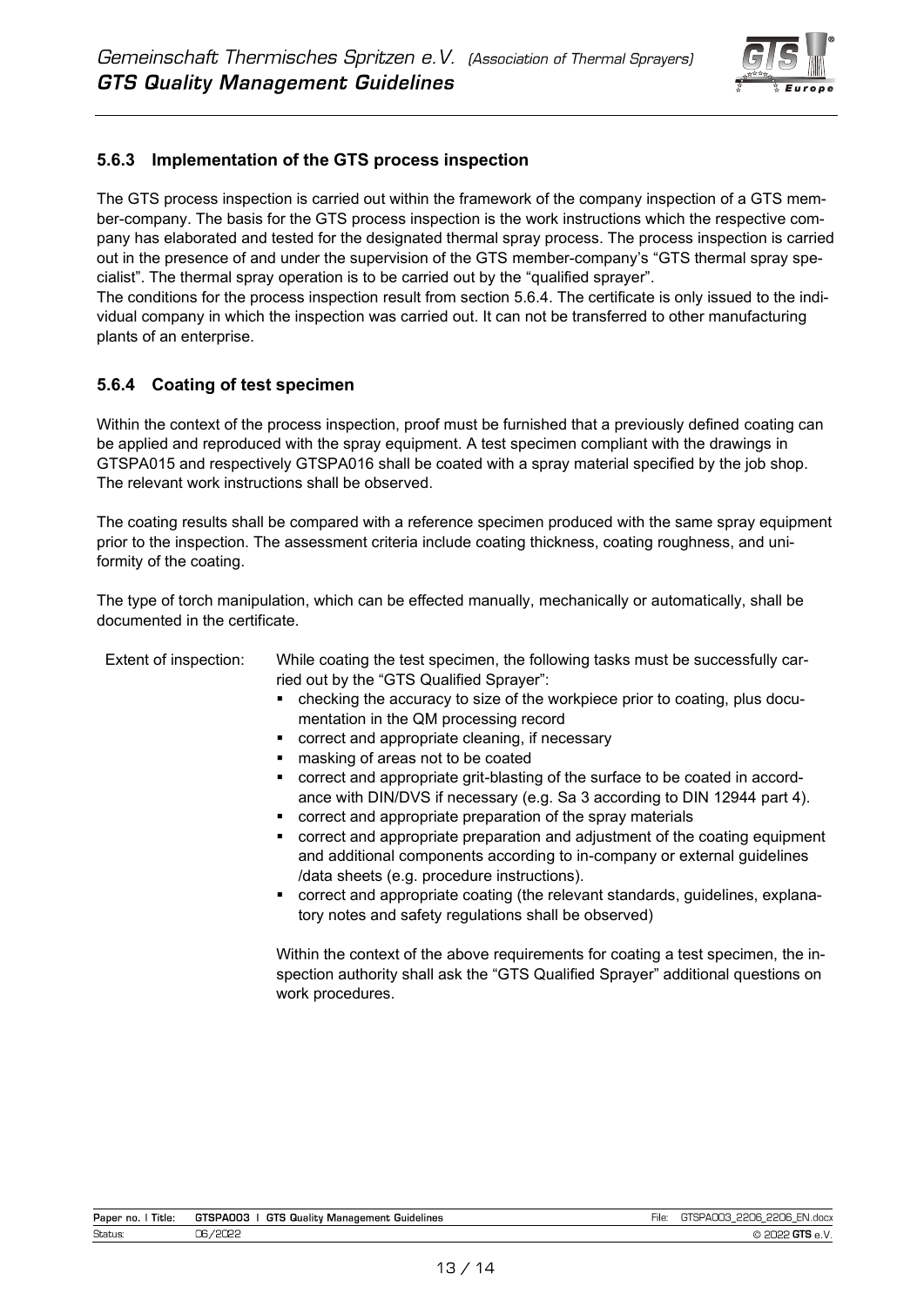

# **5.7 GTS product or coating inspection**

In addition to the personnel and process inspection, a GTS member-company is also offered the possibility of a special product-related inspection. The nature and extent of this voluntary inspection is determined exclusively by the GTS member-company and the independent inspection authority.

#### **5.7.1 Criteria for the implementation of the GTS product or coating inspection**

The GTS product or coating inspection is carried out following a separate application of a GTS membercompany under the supervision of an independent inspection authority.

The procedure for this inspection is comparable to the GTS process inspection – it must include and cover the minimum requirements laid down therein. The conditions must be agreed on by the designated inspection authority prior to inspection (as a rule a higher standard is set for the evaluation and documentation of a product inspection).

The result of the product or coating inspection is recorded and certified by the inspection authority and the implementation of the product or coating inspection is confirmed by GTS.

GTS receives no information about the contents and the extent of the product or coating inspection.

Unterschleissheim, Germany, June 2022

| Paper no.<br>Title: | <br>GTSPA003<br>GTS<br>Guality<br>Guidelines<br>Management | -<br>ıle | $\sim$ 0000 $\sim$<br>$\sim$<br>٦NI<br>N.docx<br>--<br>$\sim$<br>$\equiv$<br>$\overline{\phantom{a}}$ |
|---------------------|------------------------------------------------------------|----------|-------------------------------------------------------------------------------------------------------|
| <b>Status</b>       | 10000<br>~~<br>-<br>ັ<br>ᅳᅳ                                |          | . .                                                                                                   |